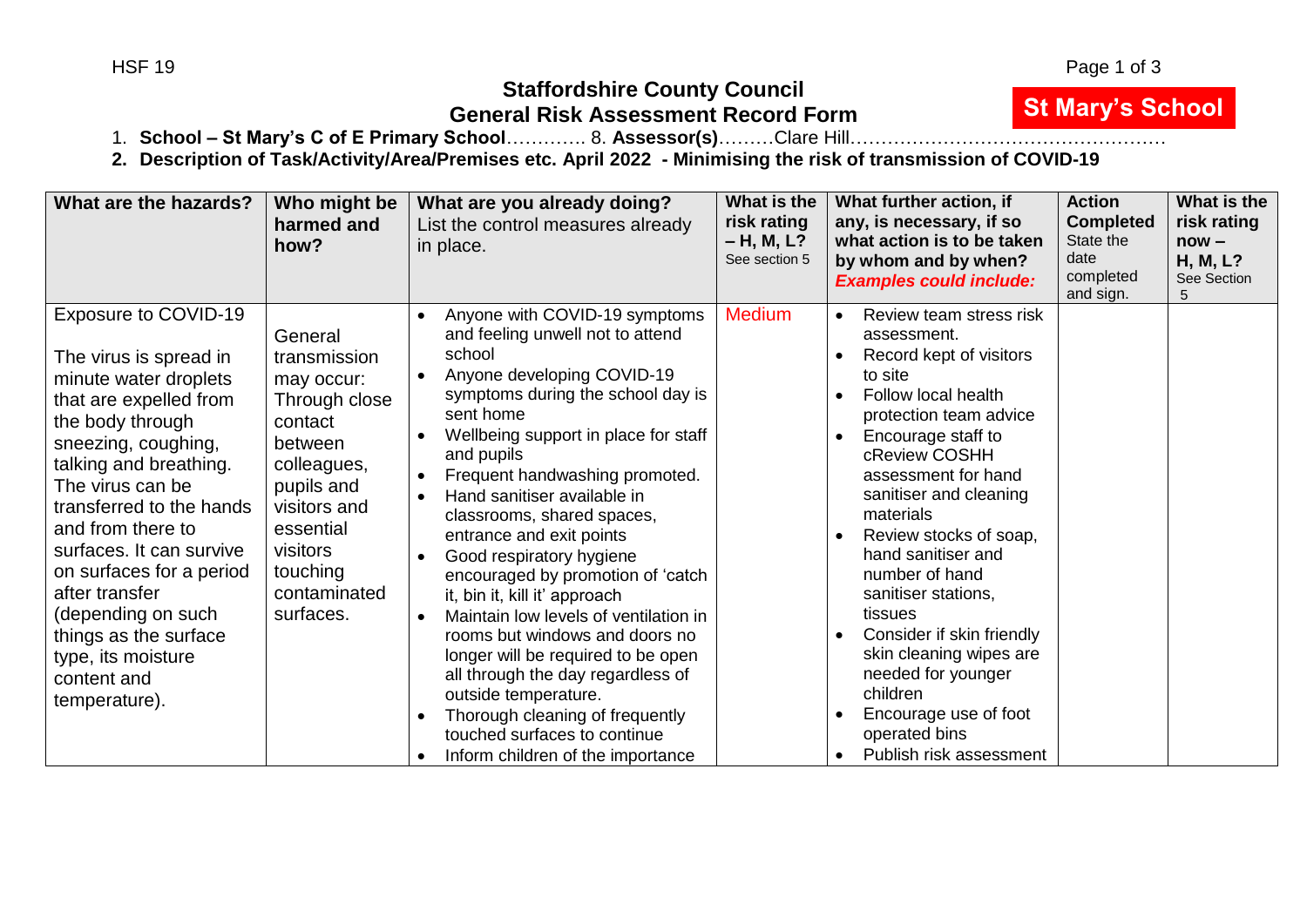| <b>HSF 19</b>         |                                    |                                                                                                                                                                                                                                                                                                   |                                                             |                                                                                                                                                                                                                              | Page 2 of 3                                                                      |                                                                       |
|-----------------------|------------------------------------|---------------------------------------------------------------------------------------------------------------------------------------------------------------------------------------------------------------------------------------------------------------------------------------------------|-------------------------------------------------------------|------------------------------------------------------------------------------------------------------------------------------------------------------------------------------------------------------------------------------|----------------------------------------------------------------------------------|-----------------------------------------------------------------------|
| What are the hazards? | Who might be<br>harmed and<br>how? | What are you already doing?<br>List the control measures already<br>in place.                                                                                                                                                                                                                     | What is the<br>risk rating<br>$- H, M, L?$<br>See section 5 | What further action, if<br>any, is necessary, if so<br>what action is to be taken<br>by whom and by when?<br><b>Examples could include:</b>                                                                                  | <b>Action</b><br><b>Completed</b><br>State the<br>date<br>completed<br>and sign. | What is the<br>risk rating<br>$now -$<br>H, M, L?<br>See Section<br>5 |
|                       |                                    | of washing their hands after using<br>the toilet and on return to the<br>classroom<br>Disposable tissues available in<br>$\bullet$<br>classrooms<br>Respond to any school outbreaks<br>by minimising larger gatherings.<br>Limit gatherings of parents and<br>- 0<br>carers to class sized groups |                                                             | on school website<br><b>Carbon Dioxide</b><br>$\bullet$<br>monitors in each<br>classroom, staff to<br>respond by increasing<br>ventilation if numbers<br>rise to levels of concern<br>as indicated on<br>supporting guidance |                                                                                  |                                                                       |